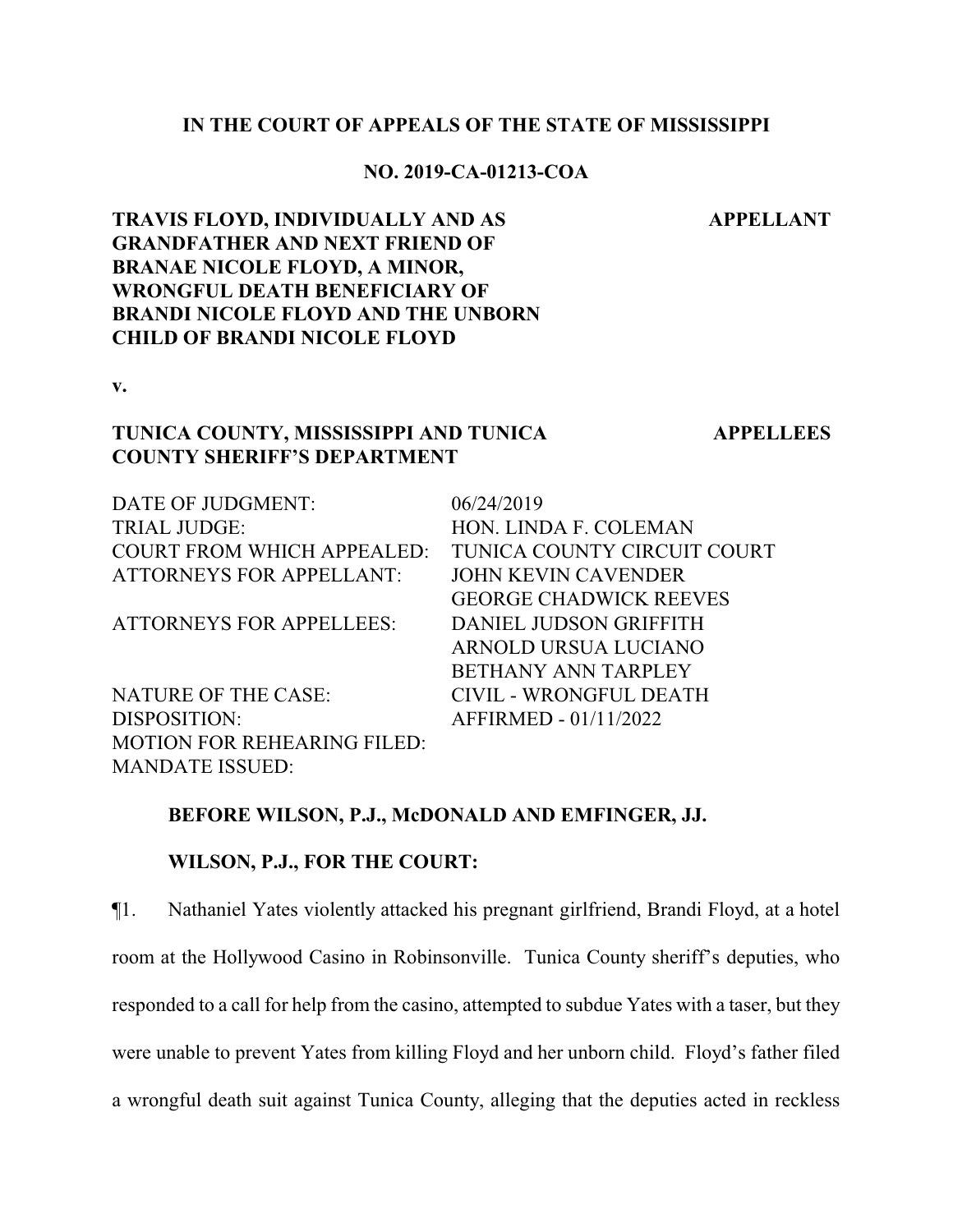disregard of the safety and well-being of Floyd and her unborn child. The case proceeded to a bench trial, and at the close of the plaintiff's case-in-chief, the trial judge dismissed the case pursuant to Mississippi Rule of Civil Procedure 41(b). The trial judge found that the deputies owed no legal duty to Floyd or her unborn child; that the deputies were entitled to police-protection immunity under the Mississippi Tort Claims Act (MTCA), Miss. Code Ann. § 11-46-9(1)(c) (Rev. 2012); and that the deputies were entitled to discretionaryfunction immunity under the MTCA, *id.* § 11-46-9(1)(d). On appeal, Floyd's father challenges the trial judge's ruling on all three grounds. We affirm the judgment based on the trial judge's finding that the deputies were entitled to police-protection immunity. We do not address and express no opinion on the alternative grounds for the trial judge's ruling.

### **FACTS AND PROCEDURAL HISTORY**

¶2. On April 5, 2012, Tanya Ballard was working the 11 p.m. to 7 a.m. shift at the front desk of the Hollywood Casino in Robinsonville. At some point during her shift, a man approached the front desk and reported that he had heard the sound of someone crying coming from Room 139. Ballard relayed this information to casino security, and security officers went to check on Room 139. Before the security officers returned, Ballard received a call from Room 139. The woman on the phone, later identified as Floyd, told Ballard that she "needed some help." When the security officers returned to the front desk, they told Ballard that they did not hear any noise from the room. Ballard told them about the call she had received. Ballard stated that the room appeared to be registered to an "older person," so she and the security officers thought that the caller might have fallen and needed help.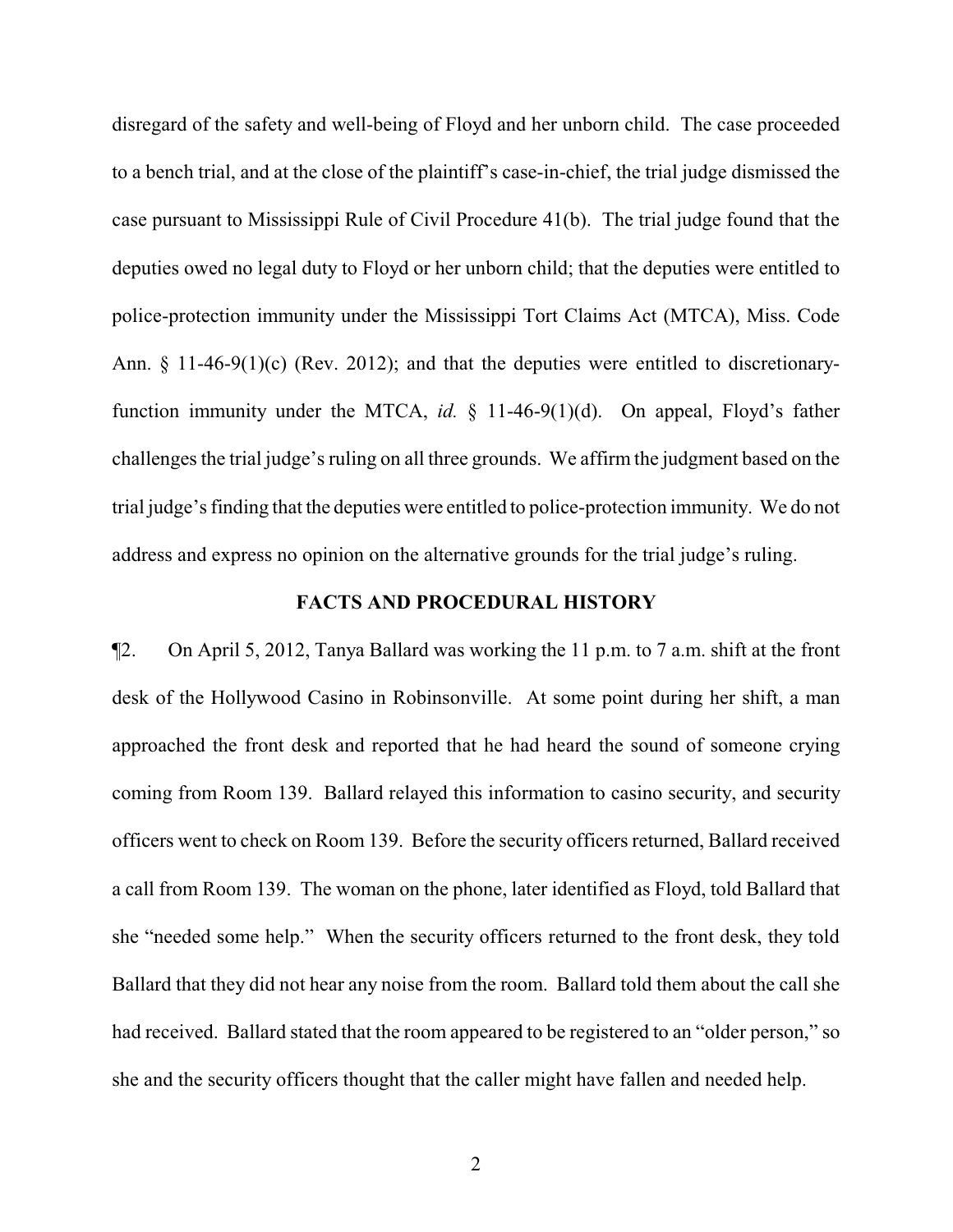¶3. Shortly thereafter, Floyd called the front desk again. Floyd stated that she "needed some help" and "couldn't get the door open," and she authorized hotel security officers to open the door to the room; however, Ballard testified that Floyd never said that she needed someone to "come in [her room] and . . . save [her] or anything like that." Security officers stated that they could not get into Floyd's room, and then Floyd told Ballard that "she couldn't get him off of her." At that point, it became "apparent" to Ballard "that something else was going on besides just a slip and fall." Ballard asked Floyd whether there were any weapons in the room, and Floyd said, "No." According to Ballard, Floyd sounded "tired," but she did not seem to be hurt, in pain, or intoxicated. In addition, Ballard never heard any sounds of conflict or a male voice in the room.

¶4. Eric Brown worked as a security officer for Hollywood Casino at the time. Around 6 a.m., he received information about an argument in Room 139. Brown and his supervisor went to Room 139, knocked on the door, and identified themselves as security. They received no response. Brown went to the front desk to find out to whom the room was registered. Brown then returned to Room 139 and knocked again, still receiving no answer. Brown returned to the front desk and tried calling Room 139, but no one answered the phone. Brown testified that he started "getting suspicious," so he asked the casino's securitydispatch to call the sheriff's department.

¶5. While he waited for law enforcement to arrive, Brown stood near a window that looked into Room 139. He could see through a small opening in the curtain that was only a "few inches" wide. He saw a woman sitting on the bed wearing a bra but no shirt and

3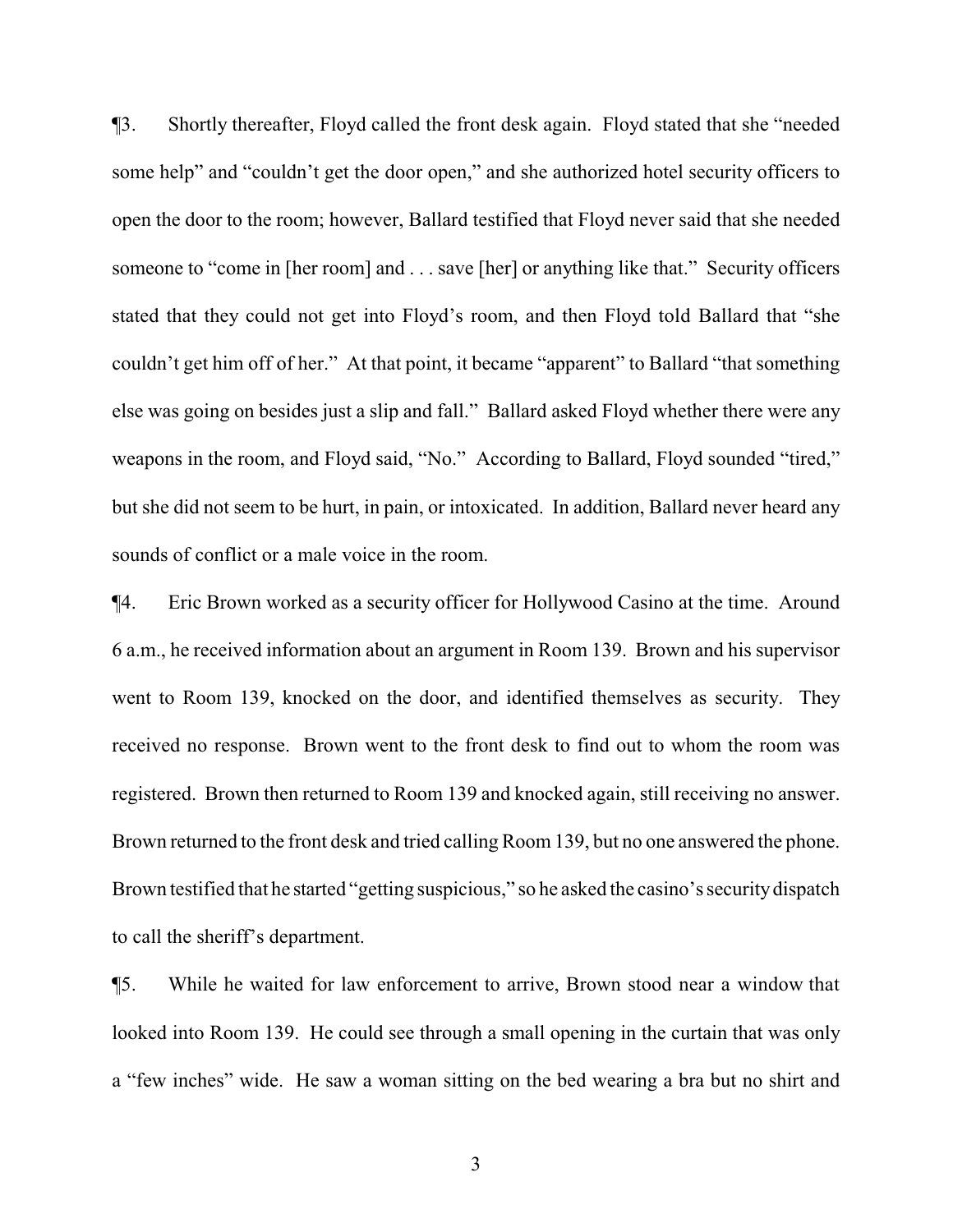talking on the telephone. When she stood up, Brown saw some "little small" red "specks" on the bed. He assumed that the specks were blood, although he did not see any injuries on the woman's body at the time. Then a man came to the window and opened the curtains wide, so Brown moved back quickly to avoid being seen. Brown did not know a man was in the room until that moment.

¶6. Sheriff's deputies arrived "within minutes," and Brown told them that there was an ongoing incident in Room 139. He told them what he had seen, and the deputies told him to stand back. Brown watched as the deputies knocked on the door and then tried without success to use a key to open the door. Brown testified that the doors to the hotel rooms could not be opened with a key if the deadbolt was in place. While the deputies discussed what to do next, Brown heard glass breaking. He told the deputies that someone had broken the window, and the deputies ran to the front of the hotel.

¶7. Deputy Dornae Mosby was near the end of his shift when he responded to a call from dispatch about a disturbance at the casino. He did not have a partner with him, but he was carrying a .40-caliber handgun, pepper spray, and a taser. Mosby parked near the front of the casino, which was the reported area of the disturbance. The dashcam of his patrol car was on and captured video of the ensuing events.

¶8. Mosby exited his patrol car and walked to the window of Room 139. He looked inside but saw nothing. He then made contact with casino security officers, who told him about the calls the casino had received from the room and that there had been loud noises and disturbances heard in the room. Mosby and casino security proceeded to Room 139, where

4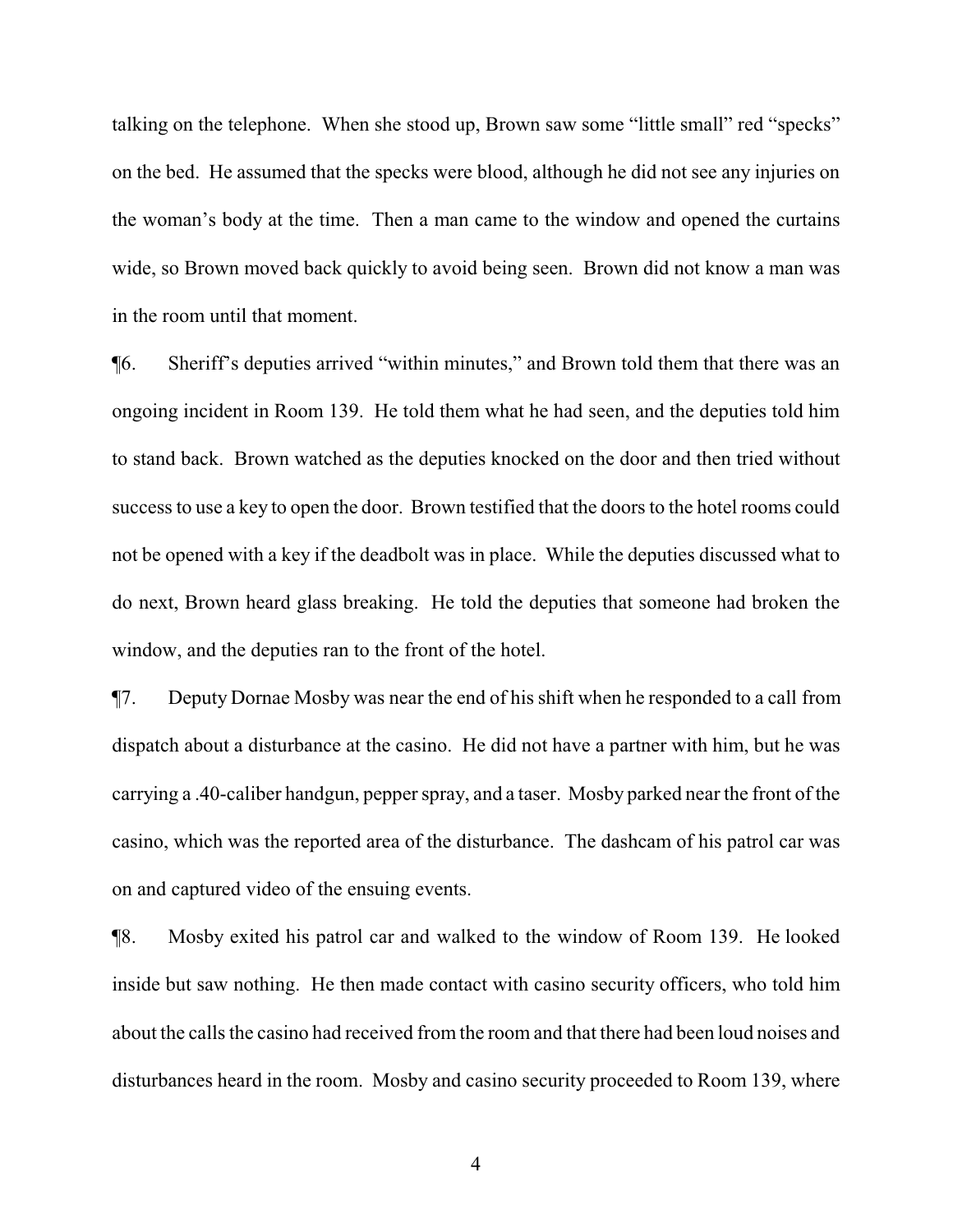Mosby knocked on the door and announced himself as law enforcement. There was no response, so he knocked again. Mosby testified that he heard someone say, "Hold on." Mosby knocked a third time, and this time, he heard a man say that everything was "fine." Mosby knocked a fourth time, and this time, someone in Room 139 opened the door for a second and then slammed it shut.

¶9. Mosby testified that although casino security officers provided a key card that he used to open the primary lock on the door, a secondary lock or latch prevented him from opening the door more than about two inches, and someone inside the room slammed the door shut again. At that point, Mosby drew his handgun. Shortly thereafter, Mosby heard glass break, and he and Deputy Arthur Griham ran to the front of the casino. Mosby testified that he never attempted to open the door to the room by forcefully breaking the door latch.

¶10. When they reached the front of the casino, Mosby and Griham saw that Yates had broken through the window and was now outside the hotel. When Yates saw the deputies, he jumped back through the window into Room 139. Mosby drew his taser and announced, "Taser, taser, taser." He then told Yates to "get down," but Yates refused. Mosby testified at trial that he was about twelve feet away from the window, although at his deposition he had testified that he was only about five feet away from the window. Mosby then used his taser on Yates, who was still inside the hotel room. But Yates pulled the taser prongs out and said, "This all the  $f***$  you got?" Mosby then used his taser on Yates again, but Yates again pulled the prongs out and said, "This all the f\*\*\* you got?" Mosby testified that he could see inside Room 139 from where he was standing, but "the only thing [he] saw" was a "chair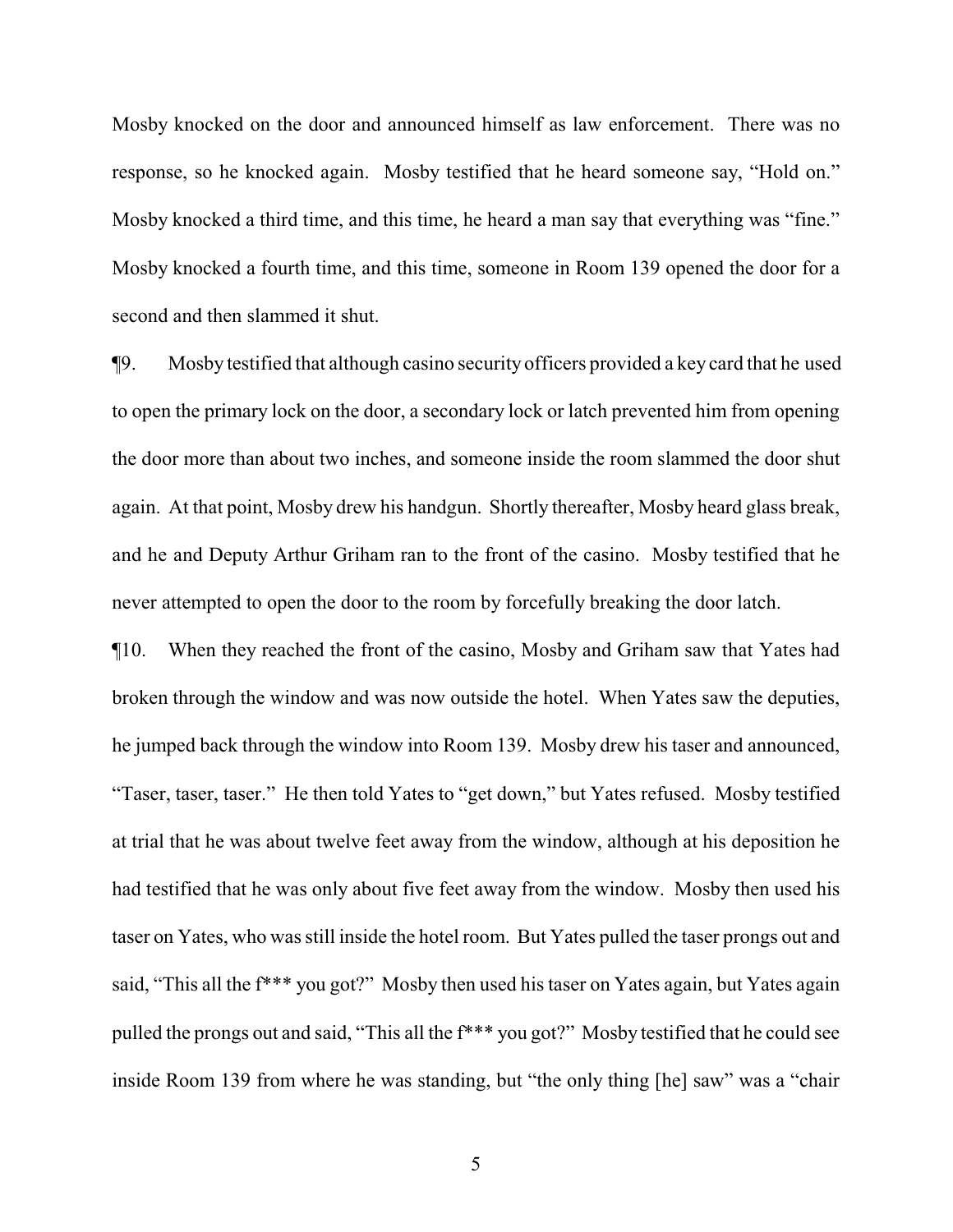turned to the side."

¶11. In his deposition, parts of which Mosby read into the record at trial, Mosby testified that he could see significantly more. In his deposition, Mosby testified that when he looked into the room, he saw Floyd lying on the floor with her head against a dresser. He could also see that her legs were moving. Mosby said that he saw Yates get on top of Floyd until her legs stopped moving. He then saw Yates pick up Floyd, hit and punch her, and then throw her down. Yates then ran toward the window. Mosby testified that he first used his taser on Yates when Yates ran toward the window. After reading from his deposition, Mosby acknowledged that after he tased Yates, he also heard Floyd scream more than once, "Help me. He's going to kill me." After he was unable to subdue Yates with his taser, Mosby believed that Floyd's life was in danger.

¶12. Because Mosby had used both of his taser cartridges, he moved away from the window and attempted to tell other deputies what was occurring inside the room. About five minutes after Mosby had tased him, Yates jumped out of the window again. Two other deputies who had arrived at the scene tased Yates at that point and finally subdued him.

¶13. Mosby testified that neither he nor any other officer drew their service weapons outside the casino. Mosby testified that after he was unable to subdue Yates with his taser, he considered Yates an imminent threat to Floyd and believed that Floyd's life was in danger. However, Mosby testified that he did not attempt to shoot Yates at that time because he believed that casino security personnel were in the hallway outside the room and that other hotel guests were in an adjacent room. Mosby was concerned that if he missed, the bullet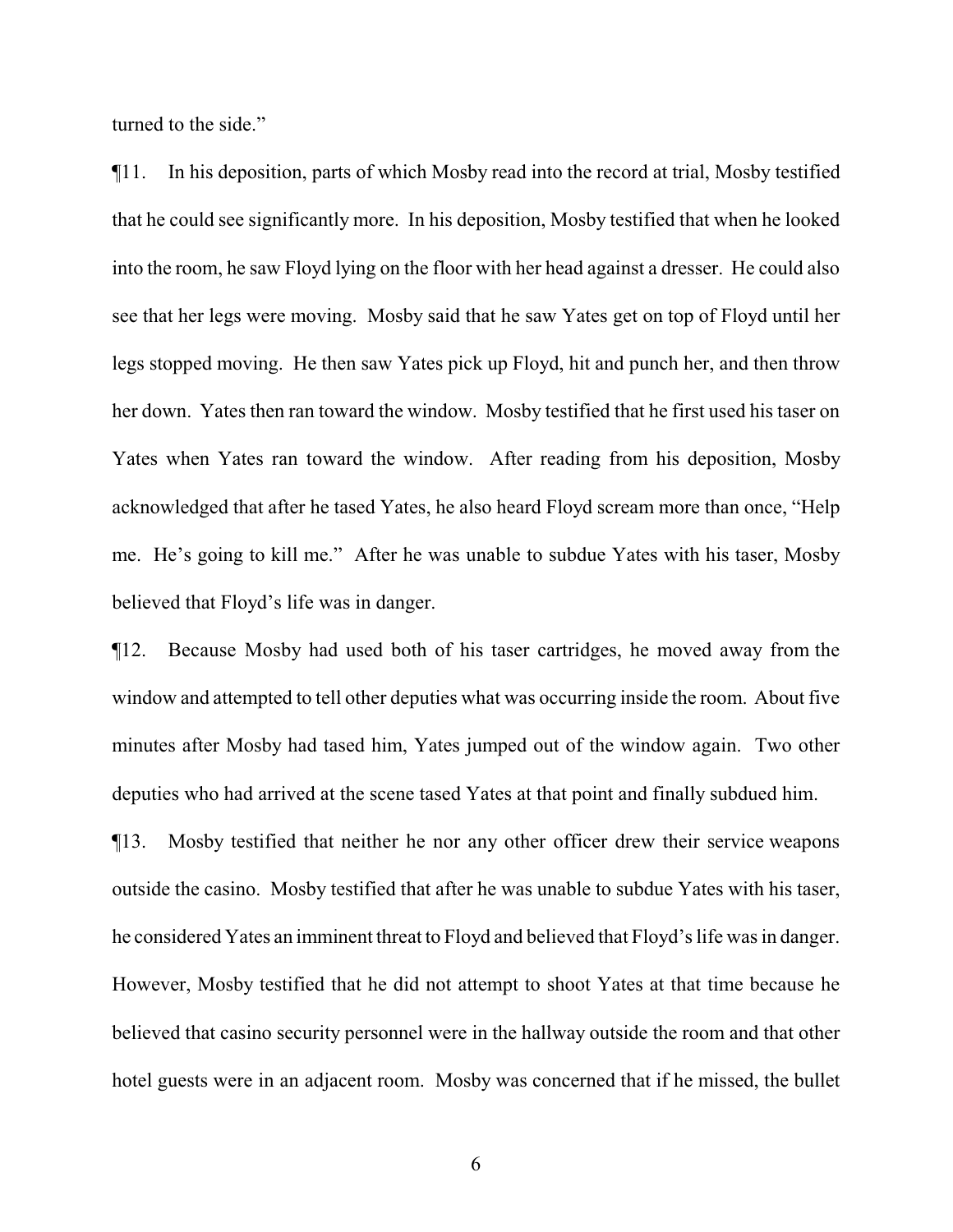could have gone through a door or wall and hit someone else.

¶14. DeputyGrihamtestified that when he arrived at the casino, he parked behind Mosby's patrol car and found Mosby inside at the door to Room 139. Mosby knocked on the door and announced their presence. Griham heard someone inside say "hold on" or "wait." Griham testified that after Mosby knocked again, they heard someone inside the room screaming. Although they tried to use a master key to unlock the door, the latch inside the door prevented them from opening it, and someone inside slammed it shut. They then heard someone yell for help and heard a "tussle" in the room. Griham testified that Mosby then tried to kick the door in, and the screaming "escalated." Mosby and Griham then heard glass breaking and ran outside to the front of the casino.

¶15. Griham saw Yates walking around outside the building. He appeared to have blood on him. Griham testified that he could not have tased Yates because he was not taserqualified and did not have a taser. He did have mace and a .40-caliber handgun. Griham, who was standing several feet away, saw Yates jump back inside the hotel room and then saw Mosby use his taser on Yates.

¶16. Griham testified that at some point in the melee, he saw Yates pick Floyd up and hit her. Yates said he was "going to kill this b\*\*\*\*." This was after Mosby had tased Yates. Neither Mosby nor Griham tried to get into the room again. They did not see any weapons on Yates at the time. Yates never directly threatened the officers, only Floyd. Griham testified that he believed Floyd's life was in danger at this point.

¶17. Griham testified that it would not have been reasonable for him to shoot into the hotel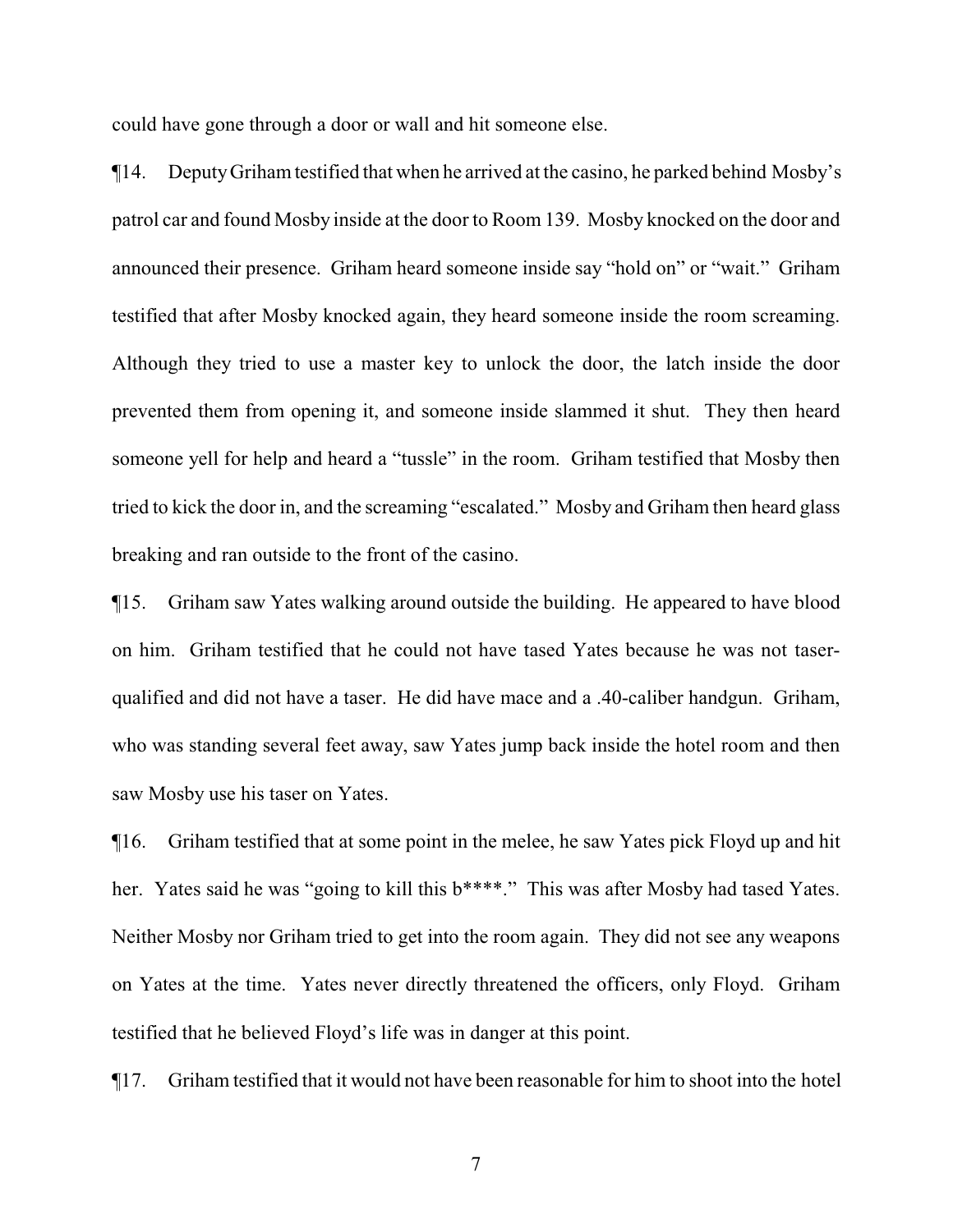room because the curtains were drawn, and he could not see what was occurring in the room. He also said that it would not have been reasonable for him to walk up to the window without knowing what Yates was doing in the room and whether Yates was armed.

¶18. Deputy Pedro Bee testified that as he was driving up to the casino, he could see Yates through the window, hitting something with a chair. Mosby and Griham informed Bee and other deputies that Yates had jumped through the window of Room 139 before jumping back inside and that Mosby had tased him. Bee testified that he stood about twenty-five to thirty feet from the window of Room 139. Bee told Mosby that he had seen Yates hit something with a chair, and Mosby said that Yates had been assaulting a woman. Bee testified that he had been trained that he could use deadly force to stop a threat to himself or others.

¶19. When Yates jumped out the window again, Bee saw Deputy Eric Thaddies tase him. Bee ran to assist and also deployed his taser. Together, they were finally able to subdue Yates. Bee said that as Yates was being handcuffed, he stated, "I love that  $b***$ "." Bee thought he was on the scene for about four minutes before Yates was subdued. He said he and the other officers were in constant communication with each other and dispatch, trying to assess the situation and decide what to do. Bee testified that a bullet from a .40-caliber handgun could go through "a couple of walls."

¶20. Deputy Eric Thaddies testified that he arrived at the casino just after Bee. He saw the glass on the ground outside the window of Room 139, and other deputies told him that there was a man in a room threatening to hurt himself or anyone who entered the room. Thaddies testified that he was told that there was "possibly" someone else in the room too. Thaddies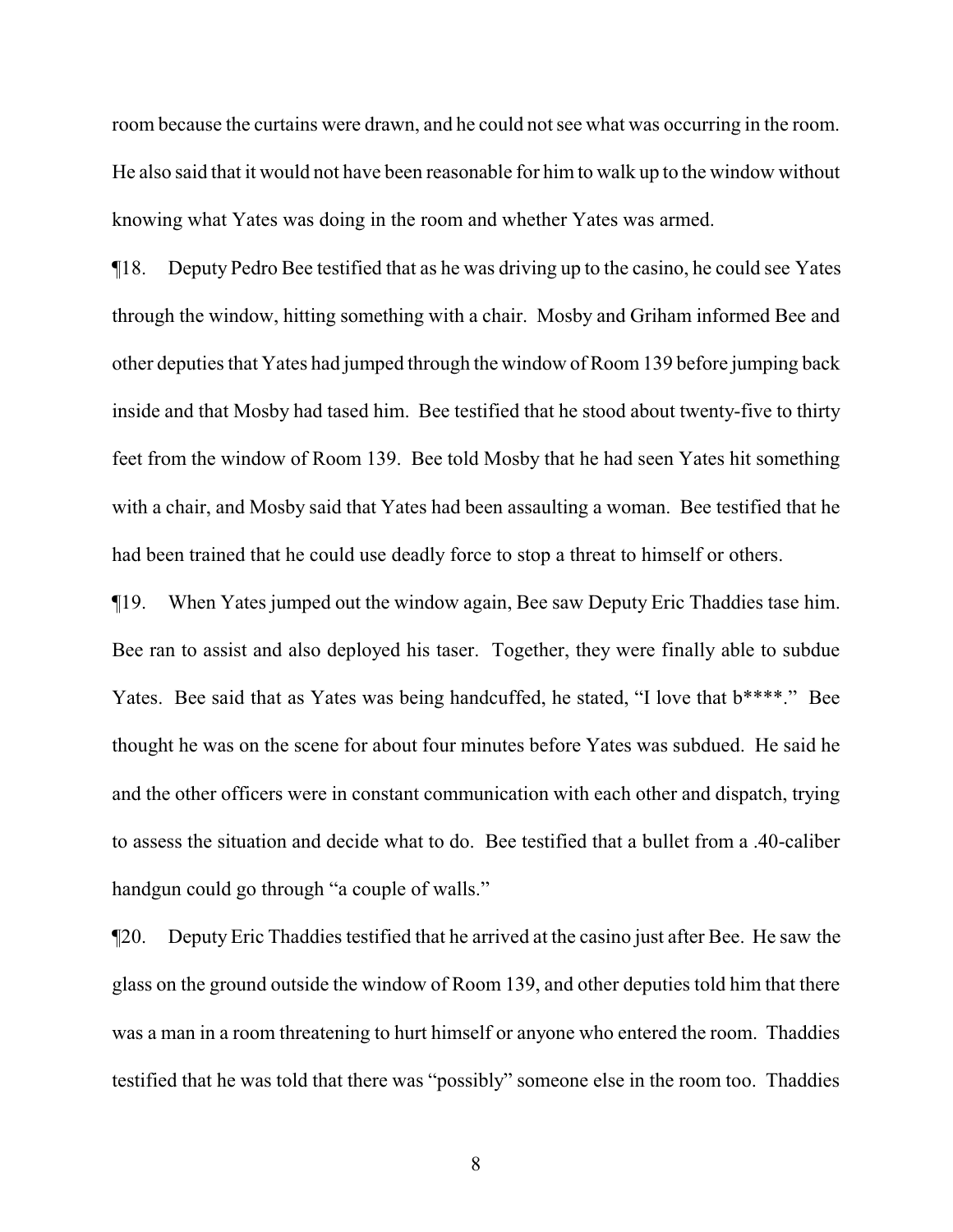said he could not see into the room through the broken window, but Griham reported that he thought Yates was using a chair as a weapon. Thaddies thought that he saw Yates banging the chair on the floor. Thaddies did not see any of the deputies standing close to the window. Thaddies said he was at the casino for maybe two to three minutes before he and Bee tased and subdued Yates.

¶21. Michael Lyman testified for the plaintiff as an expert in police practices and procedures and the use of force. Lyman said that based on his reading of the depositions and reports, three calls were made from Room 139 to the front desk, each indicating that Floyd could not leave the room and was in danger. Lyman said that the information Mosby and Griham had when they responded to Room 139 would require a "heightened level of vigilance" because domestic violence situations "are unpredictable [and] fluid." Lyman opined that Mosby and Griham understood the gravity of the situation after they were unable to get into the room and heard a scuffle inside the room. He said that Mosby and Griham acted reasonably to the point of hearing Yates break through the window.

¶22. Lyman testified that a taser is on the lower end of the scale for use of force for law enforcement and that it is viewed at the same level as mace spray. Lyman said that tasers should be used on people not willing to be taken into custody and those who need to be restrained for safety.

¶23. Lyman testified that Mosby's decision to use a taser was inappropriate. Lyman testified that by that point, Mosby "had every reason to believe that there was a violent crime in progress and that somebody was at risk of death or serious[] bodily injury." Lyman

9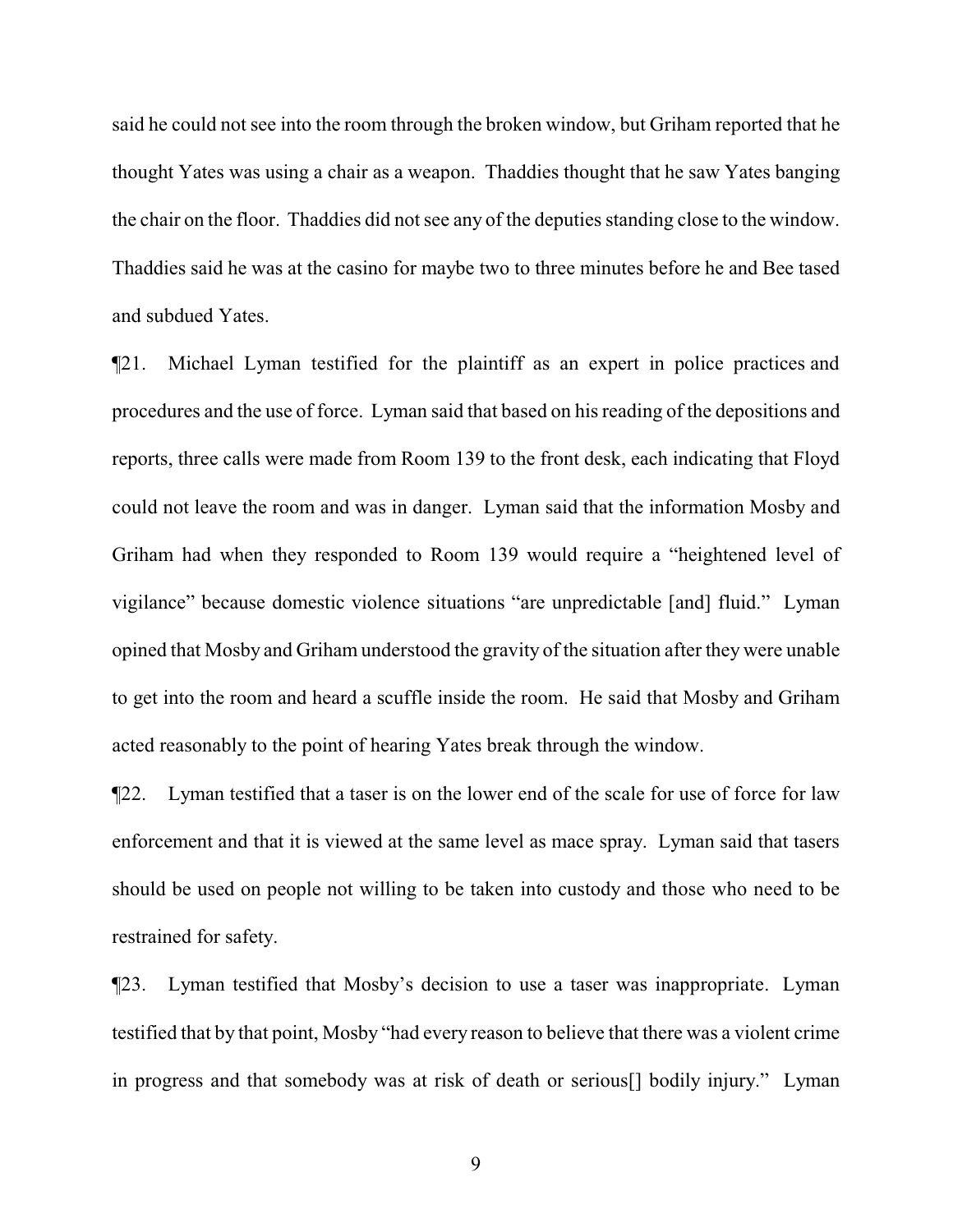disagreed with the deputies' testimony that they could not use their guns because they might have endangered guests of the hotel or hotel security personnel.

¶24. Lyman said that Mosby was close enough to the window and close enough to Yates to use his gun and hit the target (i.e., Yates). Lyman said that Mosby should have used his gun on Yates after the taser failed to subdue him. Lyman said that the situation continued to escalate to "level 5"—the highest level under the Tunica County Sheriff's Department's Policies and Procedures. The Policies define a level-five situation as one involving a "serious threat of bodilyharmor death." Lyman testified that the Department's Policies were consistent with national standards. Lyman asserted that there was "no legitimate law enforcement purpose for officers to allow a violent crime in progress to keep on progressing while standing idly by, knowing full well what is going on inside that room."

¶25. Lyman acknowledged that an officer must consider the totality of the circumstances before deciding to use deadly force. But he testified that given the circumstances in this case—including Yates's escalating threats and violence and the taser's ineffectiveness—the deputies should have used deadly force.

¶26. Lyman acknowledged that the officers did not know whether Yates was armed. However, he testified that regardless of whether Yates was armed, a "reasonable officer" should have predicted "continued violence against . . . Floyd" in light of Yates's threats and Floyd's pleas for help. He asserted that officers must make "reasonable" judgment calls regarding the use of deadly force and that the deputies in this case "were reckless in not stopping . . . Yates from proceeding with a violent crime that they knew full well was under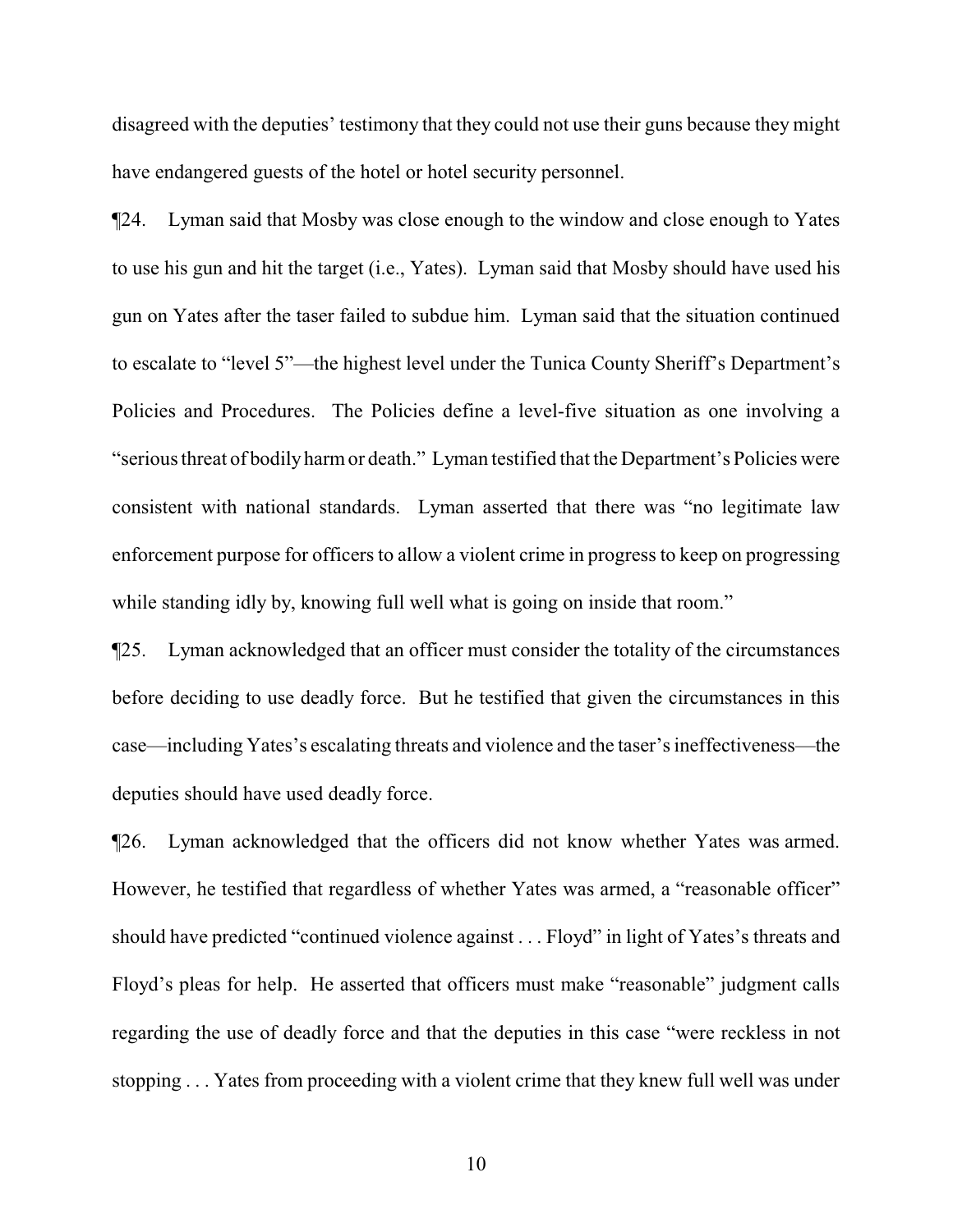way." Lyman acknowledged that no policy *required* the deputies to use deadly force in a level-five situation; rather, the applicable policyprovided that deadly force was a permissible option under the circumstances.

¶27. After Yates was subdued and arrested, deputies entered Room 139. Floyd was dead. She had been stabbed repeatedly and beaten, and her face was badly mutilated. There was blood "all over" the room and bathroom, and the carpet was saturated with blood.

¶28. The dashcam from Mosby's patrol car captured the scene outside the casino, directly in front of the window to Room 139. At trial, this video was played alongside security video from the casino that showed the hallway outside Room 139. Based on the timestamps from the videos, $<sup>1</sup>$  this is a rough timeline of the events that morning:</sup>

| $6:01:34$ : | Mosby arrives at the casino.                                                                         |
|-------------|------------------------------------------------------------------------------------------------------|
| 6:02:17:    | Mosby approaches the window of Room 139 and tries to look<br>inside.                                 |
| 6:02:34:    | Mosby enters hotel lobby, speaks to casino security, and watches<br>Room 139 through the lobby door. |
| $6:03:07$ : | Griham enters the casino, and he and Mosby walk to Room 139.                                         |
| 6:03:22:    | Mosby and Griham arrive outside the door to Room 139.                                                |
| 6:03:37:    | Mosby and Griham draw their firearms and point them at the<br>door to Room 139.                      |
| $6:03:43$ : | Brown runs across hotel lobby away from Room 139.                                                    |
| 6:03:45:    | Griham and Mosby talk on the radio and continue watching the                                         |

 $1$ . The timestamp on the dashcam video is incorrect, but testimony at trial indicates that the timestamps on the casino security videos are accurate. Therefore, we use the timestamp from the casino security videos.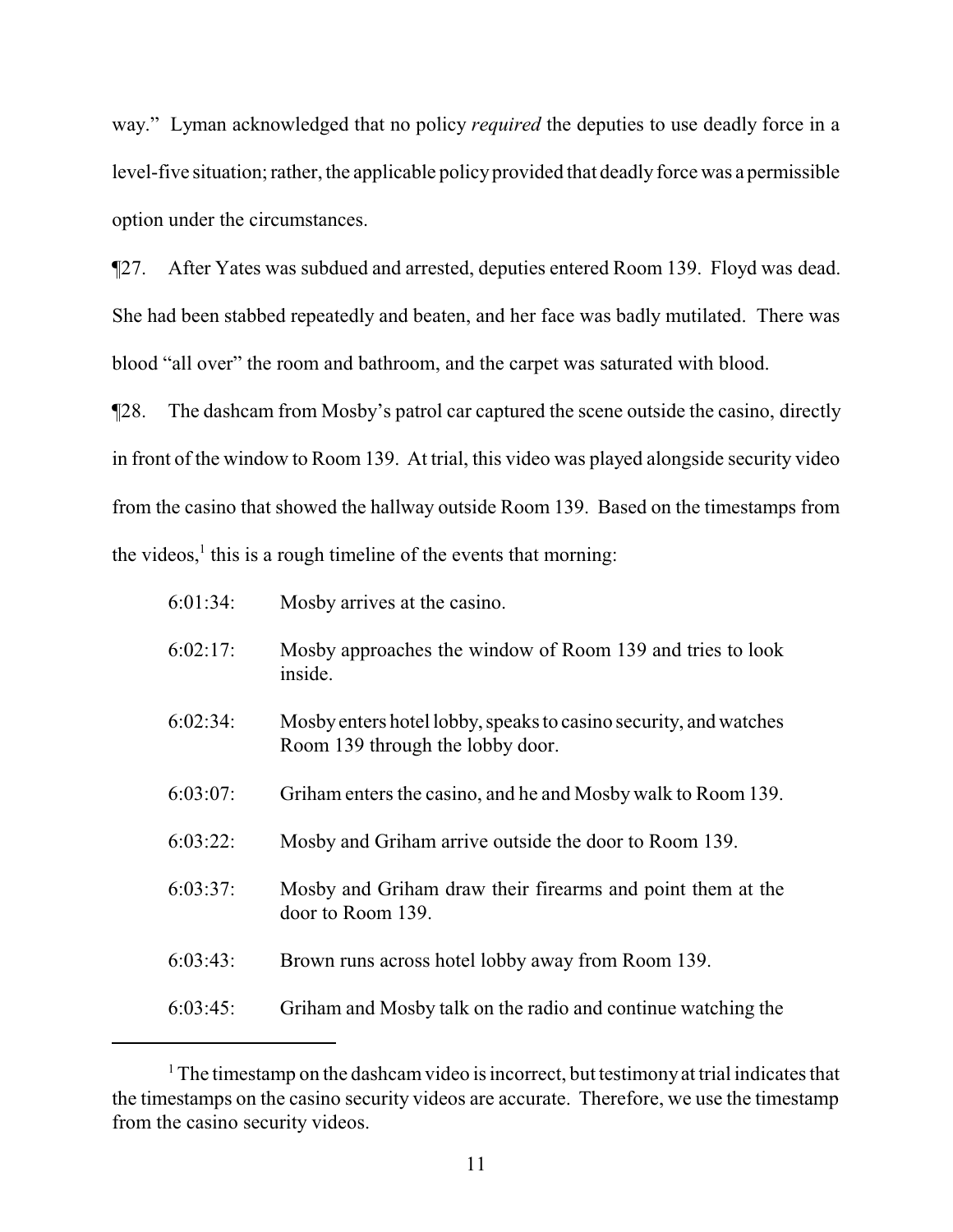door to Room 139.

| $6:04:48$ : | Brown walks back through hotel lobby toward Room 139.                                                                        |
|-------------|------------------------------------------------------------------------------------------------------------------------------|
| 6:05:00:    | The window to Room 139 breaks, and Mosby and Griham run<br>through the lobby and out the front door.                         |
| $6:05:03$ : | Yates starts to flee but then turns back to Room 139.                                                                        |
| 6:05:10:    | Yates jumps back into Room 139 as the lobby doors open and<br>Mosby and Griham exit the hotel.                               |
| 6:05:17:    | Mosby approaches the window with his taser drawn.                                                                            |
| $6:05:25$ : | Mosby deploys his taser through the window.                                                                                  |
| 6:05:35:    | Hotel security officers can be seen in the lobby, trying to direct<br>guests away from the area.                             |
| $6:05:43$ : | Mosby deploys his taser through the window a second time.                                                                    |
| $6:05:48$ : | Mosby backs away from window, with his hand on the holster<br>of his gun.                                                    |
| $6:05:53$ : | Yates can be seen through the window of Room 139 as Mosby<br>backs away.                                                     |
| 6:06:04:    | Mosby drops the spent taser and moves out of frame. Security<br>and law enforcement officers can be seen in the hotel lobby. |
| $6:07:07$ : | An unidentified woman can be seen approaching Room 139 in<br>the hallway. She appears to stop and listen at the door.        |
| $6:07:14$ : | Movement can be seen through the window in Room 139.                                                                         |
| $6:07:57$ : | Mosby approaches the window and stops to retrieve his taser.                                                                 |
| $6:08:03$ : | A person can be seen through the window of Room 139.                                                                         |
| 6:08:08:    | A guest attempts to cross the hotel lobby.                                                                                   |
| 6:08:10:    | Officers can be seen in the lobby and immediately outside hotel                                                              |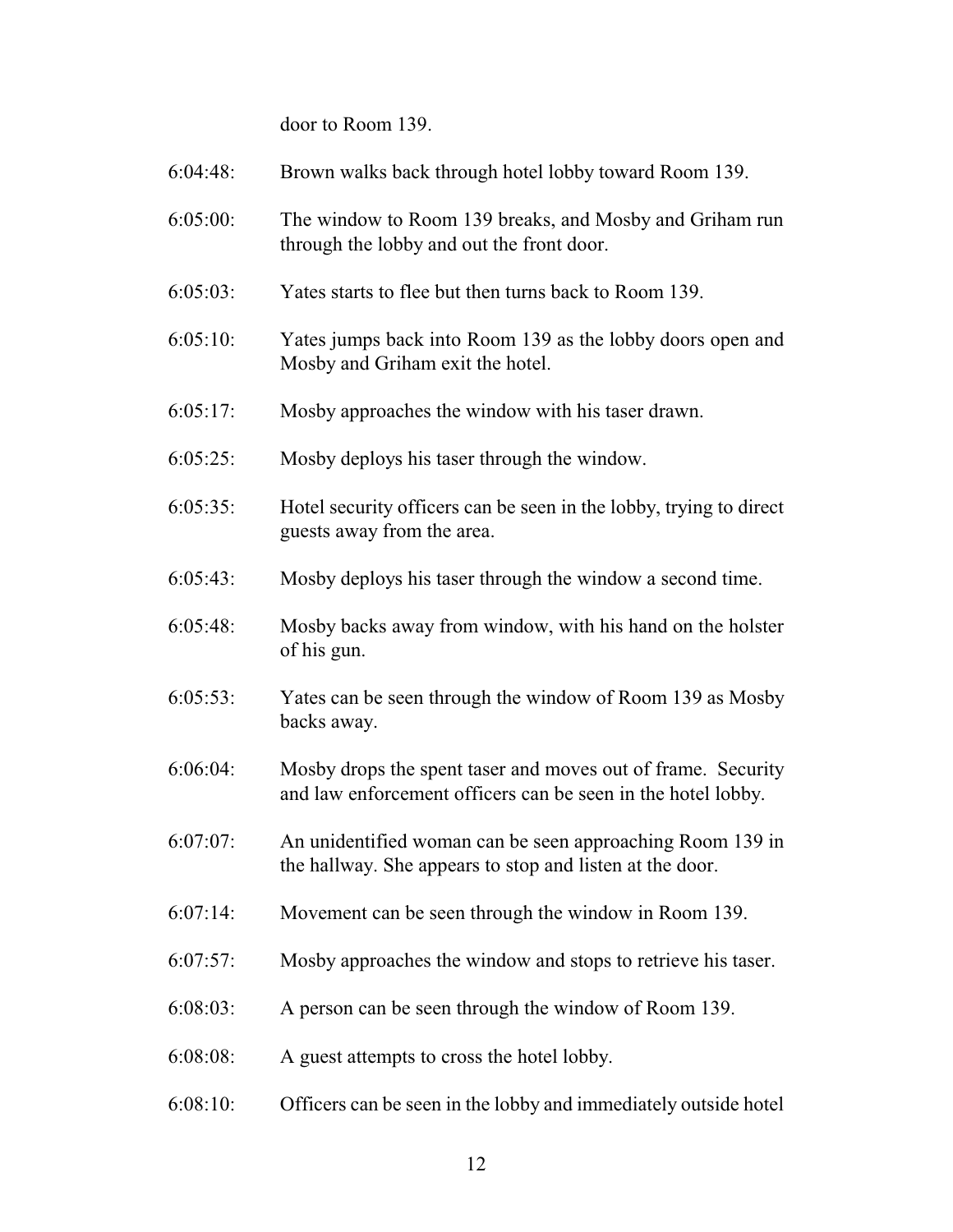doors.

| 6:08:40:    | Mosby approaches the window, hand on his holster, directing<br>other officers.            |
|-------------|-------------------------------------------------------------------------------------------|
| $6:08:53$ : | Mosby moves closer to the window, watching Room 139.                                      |
| $6:08:58$ : | Mosby backs away and out of view.                                                         |
| 6:09:45     | Someone is visible inside Room 139 while Bee watches from<br>the lobby door.              |
| $6:10:33$ : | Bee begins backing away from the lobby door as Yates prepares<br>to leap from the window. |
| $6:10:35$ : | Yates jumps out of the window a second time and rolls on the<br>ground.                   |
| $6:10:43$ : | Bee and Thaddies rush toward Yates and use their tasers to                                |

¶29. Floyd's father, as a wrongful death beneficiary and on behalf of Floyd's minor child, sued Tunica County and Hollywood Casino in the Tunica County Circuit Court.<sup>2</sup> The complaint alleged that Tunica CountySheriff'sDepartment had acted with reckless disregard and conscious indifference to the safety and well-being of Floyd and her unborn child.<sup>3</sup> The County answered and denied liability.

subdue him with their tasers.

¶30. Prior to trial, the County moved for summary judgment. The County argued that it owed no duty to Floyd at the time of her death, that it was immune from liability under the police-protection exemption of the MTCA, Miss. Code Ann.  $\S$  11-46-9(1)(c); that it was immune fromliabilityunder the discretionary-function exemption of the MTCA, *id.* § 11-46-

<sup>&</sup>lt;sup>2</sup> Hollywood Casino was later dismissed pursuant to a settlement.

<sup>&</sup>lt;sup>3</sup> Floyd was approximately five months pregnant at the time of her death.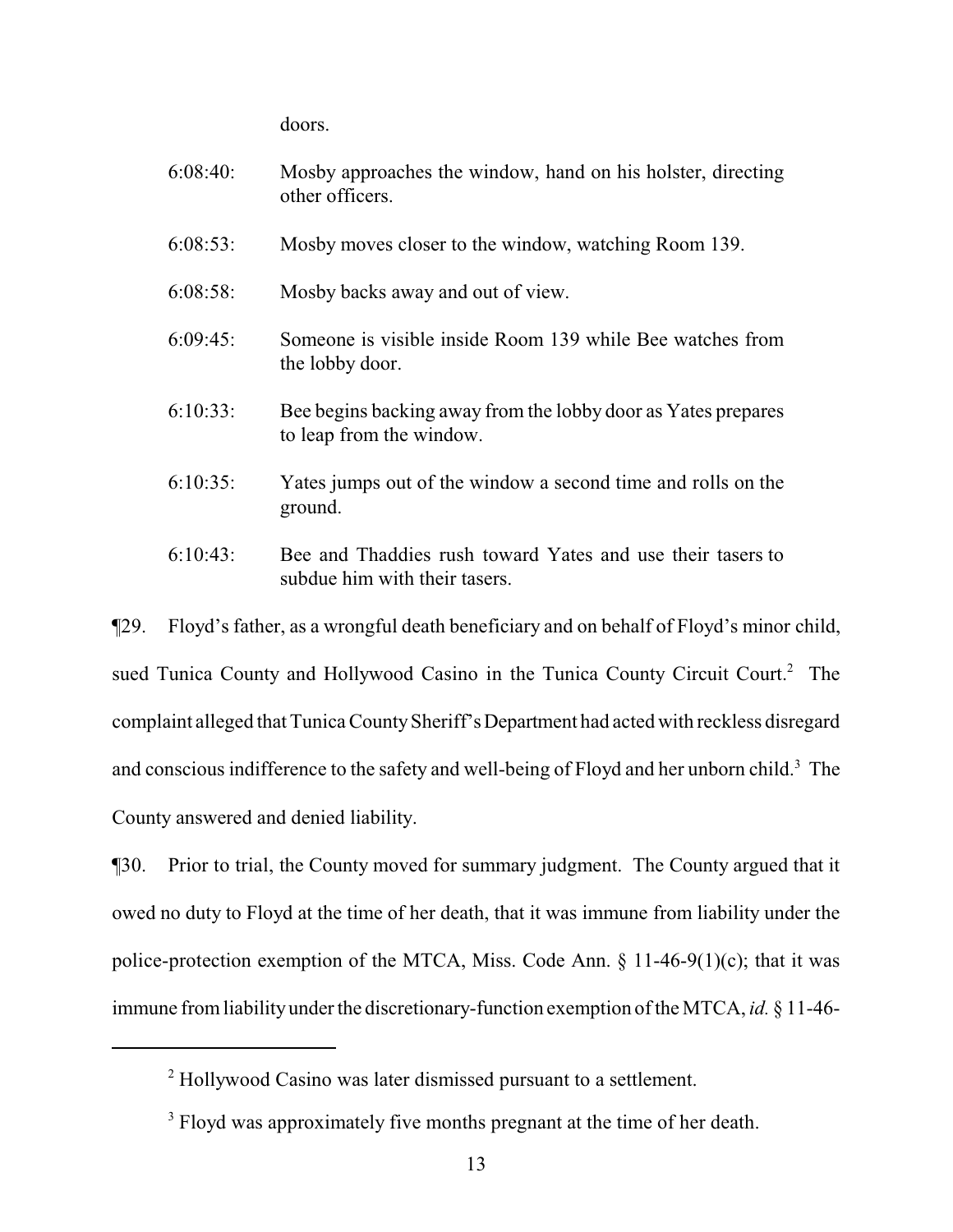$9(1)(d)$ ; and that the deputies' actions or inactions were not the proximate cause of Floyd's death. The circuit court denied the County's motion for summary judgment.

¶31. The case proceeded to a bench trial. When Floyd's father rested his case after three days of testimony, the County moved for an involuntary dismissal under Rule 41(b) of the Mississippi Rules of Civil Procedure on the same grounds asserted in its earlier motion for summary judgment. The trial judge granted the County's motion, finding that the County did not owe a "cognizable legal duty" to Floyd under the "Public Duty Doctrine"<sup>4</sup> and that the County was immune from liability under both the police-protection exemption and the discretionary-function exemption. Floyd's father filed a notice of appeal. On appeal, he argues that the trial judge erred in dismissing the case on each ground.

¶32. We affirm the trial judge's ruling to the extent that it is based on the police-protection exemption, Miss. Code Ann. § 11-46-9(1)(c), because there is substantial evidence to support the trial judge's finding that the deputies did not act in reckless disregard of the safety and well-being of Floyd and her unborn child. Because the police-protection exemption applies, it is unnecessary to address the alternative grounds for the trial judge's ruling.<sup>5</sup>

<sup>&</sup>lt;sup>4</sup> In *Gant v. Maness*, 786 So. 2d 401 (Miss. 2001), the Court held that a sheriff cannot be held liable for an alleged breach of a "duty owed to the public as a whole." *Id.* at 405-06 (¶¶15-16) (citing *Robinson v. Est. of Williams*, 721 F. Supp. 806, 808 (S.D. Miss. 1989)). The Court stated that a plaintiff must show that the sheriff owed him or her a more direct duty distinct from the duties the sheriff owes to the public as a whole. *Id.* In *Dean v. Walker*, 743 F. Supp. 2d 605 (S.D. Miss. 2010), the court noted that no Mississippi case has specifically addressed the question whether the MTCA and its "reckless disregard" standard supersedes or subsumes the "public duty doctrine" as a limitation on liability. *Id.* at 607. As stated previously, it is unnecessary for us to address the issue in this case.

<sup>5</sup> *See MacDonald ex rel. MacDonald v. Miss. Dep't of Transp.*, 955 So. 2d 355, 360 (¶20)(Miss. Ct. App. 2006) ("[W]here one exemption listed at [s]ection 11-46-9(1) applies,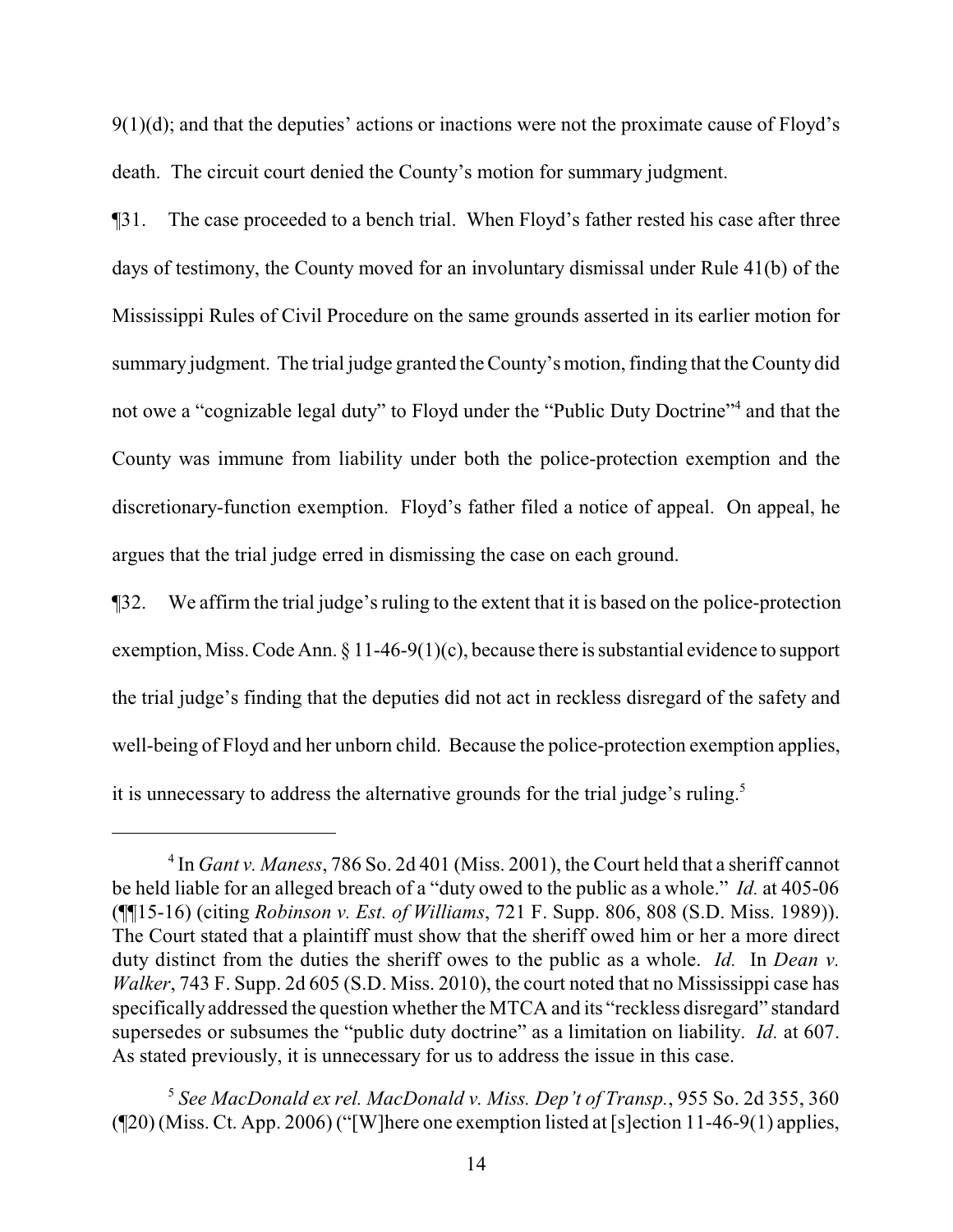#### **ANALYSIS**

¶33. The MTCA provides that a governmental entity shall be immune from liability for

any claim . . . [a]rising out of any act or omission of an employee . . . engaged in the performance or execution of duties or activities relating to police . . . protection unless the employee acted in reckless disregard of the safety and well-being of any person not engaged in criminal activity at the time of injury.

Miss. Code Ann.  $\S$  11-46-9(1)(c). In the present case, after the plaintiff's case-in-chief, the trial judge found that the County was immune from liability under this provision because the plaintiff failed to meet his burden of proving that the deputies involved acted in reckless disregard of the safety and well-being of Floyd and her unborn child.

¶34. In an appeal from a judgment entered following a bench trial, a circuit judge "is afforded the same deference as a chancellor." *Miss. Dep't of Wildlife, Fisheries, & Parks v. Webb*, 248 So. 3d 772, 776 (¶4) (Miss. 2018) (quoting *City of Jackson v. Lewis*, 153 So. 3d 689, 693 (¶4) (Miss. 2014)). We will not disturb the trial judge's findings unless they are "manifestly wrong" or "clearly erroneous" or the trial judge applied an "erroneous legal standard." *Id.* (quoting *Lewis*, 153 So. 3d at 693 (¶4)). The trial judge's findings must be affirmed when "they are supported by substantial, credible, and reasonable evidence." *Id.* at 776 (¶4) (quoting *Lewis*, 153 So. 3d at 693 (¶4)). "Although reasonable minds might differ on the conclusion of whether or not the officer in question acted in reckless disregard, it is beyond this Court's power to disturb the findings of the trial judge if supported by substantial evidence." *Id.* at 777 (¶4) (quoting *Lewis*, 153 So. 3d at 693 (¶4)).

no further immunity is necessary, as that immunity in and of itself is sufficient to defeat a claim.").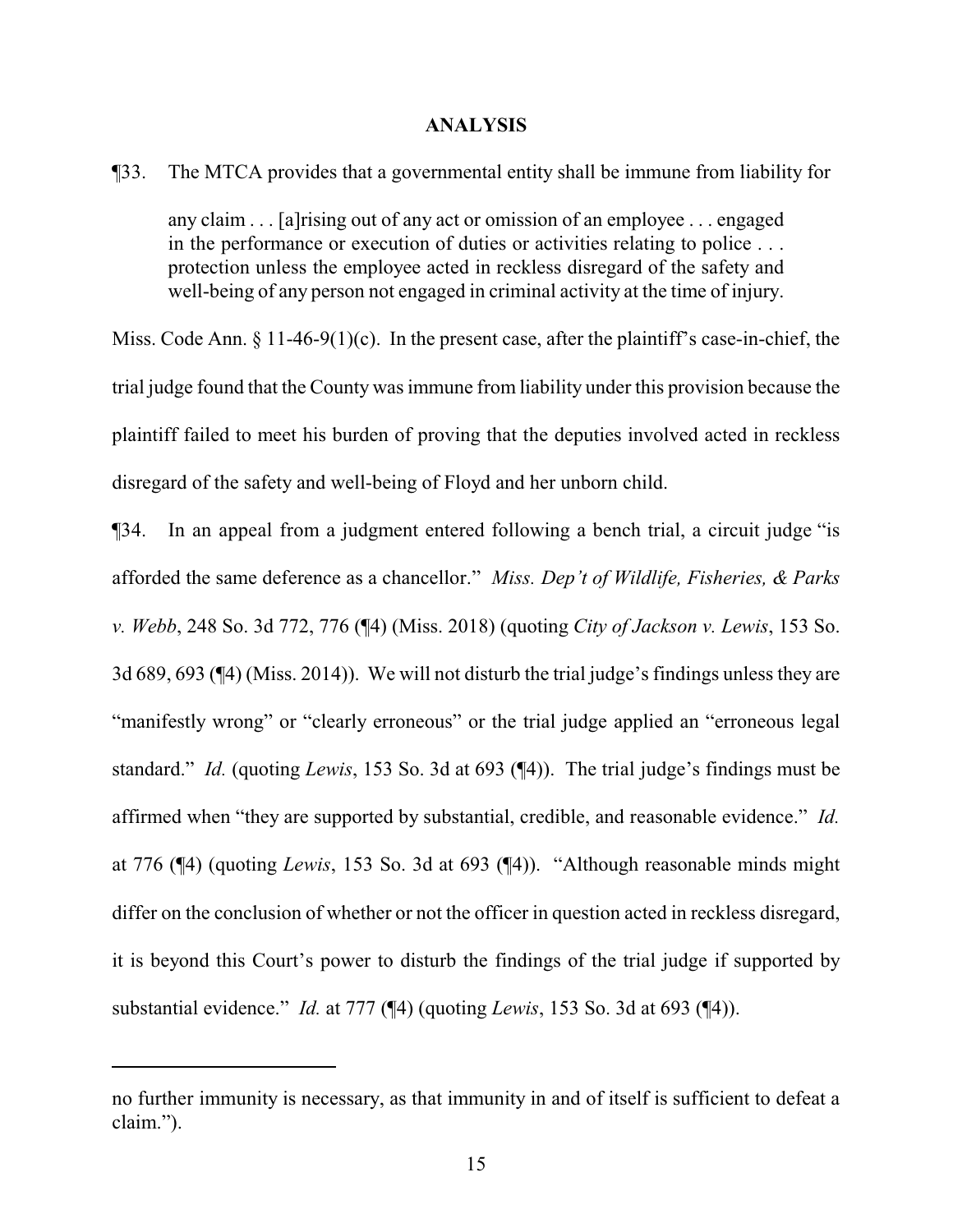¶35. In a bench trial, after the plaintiff "has completed the presentation of his evidence, the defendant . . . may move for a dismissal on the ground that upon the facts and the law the plaintiff has shown no right to relief." M.R.C.P. 41(b). "A motion for involuntary dismissal under Rule 41(b) is different from a motion for a directed verdict, which is made only in a jury trial." *Lewis v. Lewis*, 269 So. 3d 230, 235 (¶13) (Miss. Ct. App. 2018). "This distinction must be understood, because the standard of review for a dismissal is different than that for a directed verdict." *Ladner v. Stone County*, 938 So. 2d 270, 273 (¶9) (Miss. Ct. App. 2006).

¶36. In ruling on a Rule 41(b) motion to dismiss, "[t]he judge must consider the evidence fairly, rather than in the light most favorable to the plaintiff," as would be the case on a motion for a directed verdict or a motion for summary judgment. *Century 21 Deep S. Props. Ltd. v. Corson*, 612 So. 2d 359, 369 (Miss. 1992). That is, the trial judge should give the plaintiff's evidence only "such weight and credibility as [the judge] would ascribe to it if he were making findings of fact and rendering final judgment." *Gray v. Alumax Extrusions Inc.*, 477 So. 2d 1355, 1356-57 (Miss. 1985). If the judge "would find for the defendant" on the evidence presented, "the case should be dismissed." *Corson*, 612 So. 2d at 369. "[T]he motion should be granted if the plaintiff has failed to prove one or more essential elements of his claim or if the quality of the proof offered is insufficient to sustain the plaintiff's burden of proof." *Buelow v. Glidewell*, 757 So. 2d 216, 220 (¶12) (Miss. 2000). "The court must deny a motion to dismiss only if the judge would be obliged to find for the plaintiff if the plaintiff's evidence were all the evidence offered in the case." *Corson*, 612 So. 2d at 369.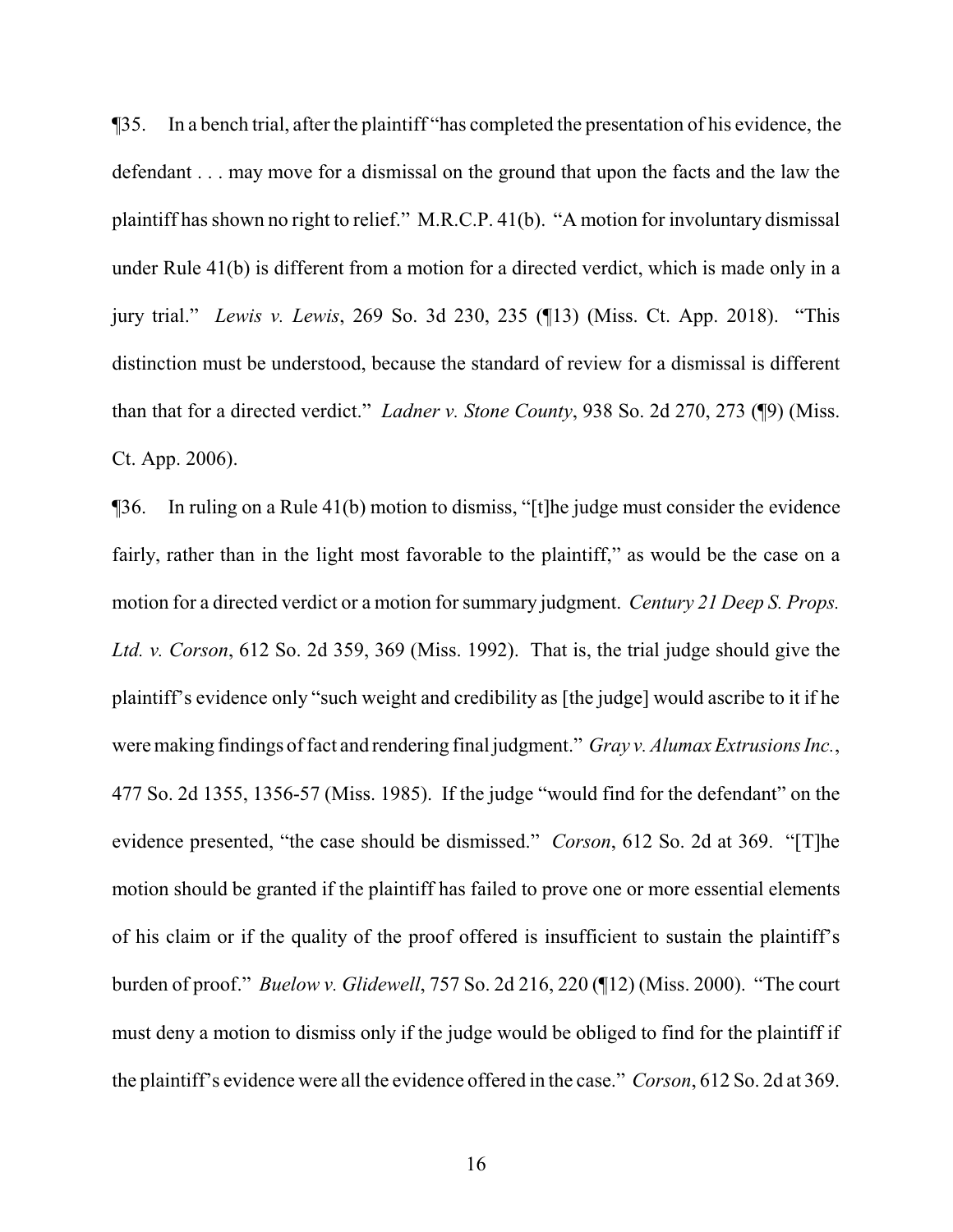¶37. To prevail on his claim against the County, Floyd's father was required to prove by a preponderance of the evidence that the County, through its deputies, acted in reckless disregard of the safety of Floyd and her unborn child. *City of Laurel v. Williams*, 21 So. 3d 1170, 1174 (¶17) (Miss. 2009). "Reckless disregard is a higher standard than gross negligence and embraces willful or wanton conduct which requires knowingly and intentionally doing a thing or wrongful act." *City of Vicksburg v. Williams*, 294 So. 3d 599, 601-02 (¶15) (Miss. 2020) (brackets and quotation marks omitted). Reckless disregard involves "not only some appreciation of the unreasonable risk involved, but also a deliberate disregard of that risk and the high probability of harm involved." *Id.* at 601 (¶15) (quoting *Miss. Dep't of Pub. Safety v. Durn*, 861 So. 2d 990, 994 (¶13) (Miss. 2003)). "It typically involves a conscious indifference to consequences, and almost a willingness that harmshould follow." *Hinds County v. Burton*, 187 So. 3d 1016, 1022 (¶17) (Miss. 2016) (quoting *City of Jackson v. Shavers*, 97 So. 3d 686, 688 (¶8) (Miss. 2012)). "In addition, the nature of the officers' actions is judged on an objective standard with all the factors that they were confronted with." *Williams*, 21 So. 3d at 1175 (¶17) (quotation marks omitted).

¶38. In *Williams*, the Supreme Court held that police officers did not act with reckless disregard when they declined to arrest a person accused of domestic violence. *Williams*, 21 So. 3d at 1176 (¶24). In that case, police officers were sent to Lisa Williams's home around 8:30 p.m. based on a report of an alleged domestic dispute. *Id.* at 1172 (¶2). Williams's boyfriend, Kenneth Wilson, "admitted [to the officers] that he and Williams had gotten into a 'tussle,' and that Williams had hit him in the head." *Id.* at 1173 (¶3). The officers told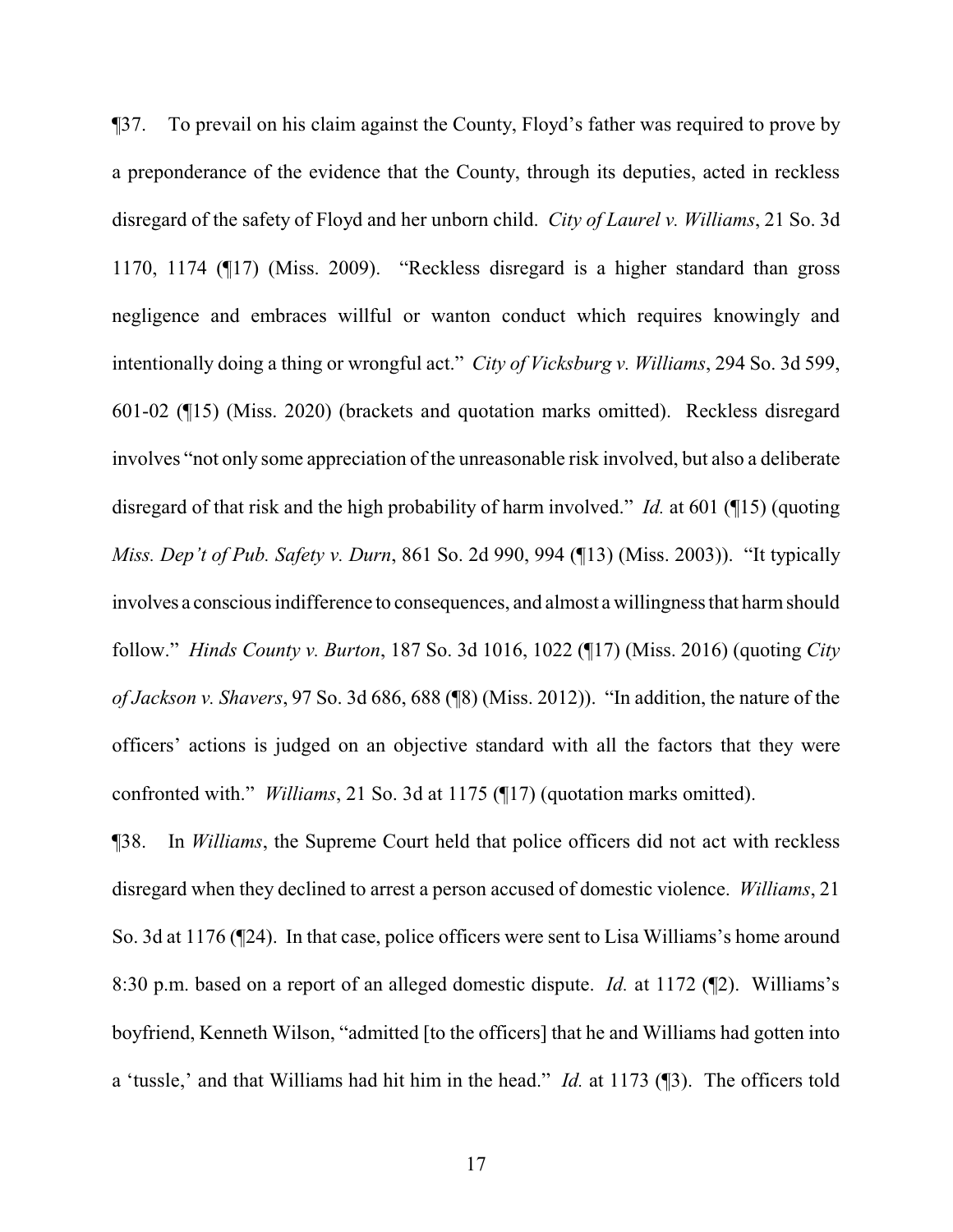Wilson and Williams that they had probable cause to arrest both of them, but neither Wilson nor Williams wanted to press charges. *Id.* at (¶5). Williams did tell the officers that she wanted Wilson to leave her home, and Wilson said that he would go to the home of Williams's mother, Annie Walker, where he sometimes stayed when he and Williams had gotten into a fight. *Id.* at (¶¶5-6). The officers remained at Williams's residence until Wilson left. *Id.* at (<sup> $\text{I}$ 6). Around 10 p.m., the officers responded to an incident at Walker's</sup> house. *Id.* at (¶¶8-9). Walker said that Wilson was drunk and angry and that she wanted him to leave, but one of the officers testified that Wilson was calm and cooperative. *Id.* The officers told Wilson that he could either have his parents pick him up or go to jail. *Id.* at (¶10). Wilson's parents picked him up at the police station. *Id.* at 1173-74 (¶11). Around 11:15 p.m., officers were called back to Williams's house because Wilson had returned. *Id.* at 1174 (¶12). Wilson had killed Williams by stabbing her with a knife. *Id.*

¶39. On appeal, the Supreme Court held that the officers did not act in reckless disregard of Williams's safety because they had investigated the alleged violence, they saw no evidence that Williams was in fear of Wilson, and Williams did not ask them to arrest Wilson. *Id.* at 1176 (¶22). The Court reasoned that the officers did not act with reckless disregard because they "adequately investigated both incidents, weighed the evidence before them, and made informed decisions regarding the appropriate measures to take." *Id.*

¶40. In another case, Essie Collins sued Tallahatchie County for failing to arrest her estranged husband, Robert, before he shot her. *Collins v. Tallahatchie County*, 876 So. 2d 284, 286 (¶¶1-2) (Miss. 2004). Essie reported to the sheriff's department that she had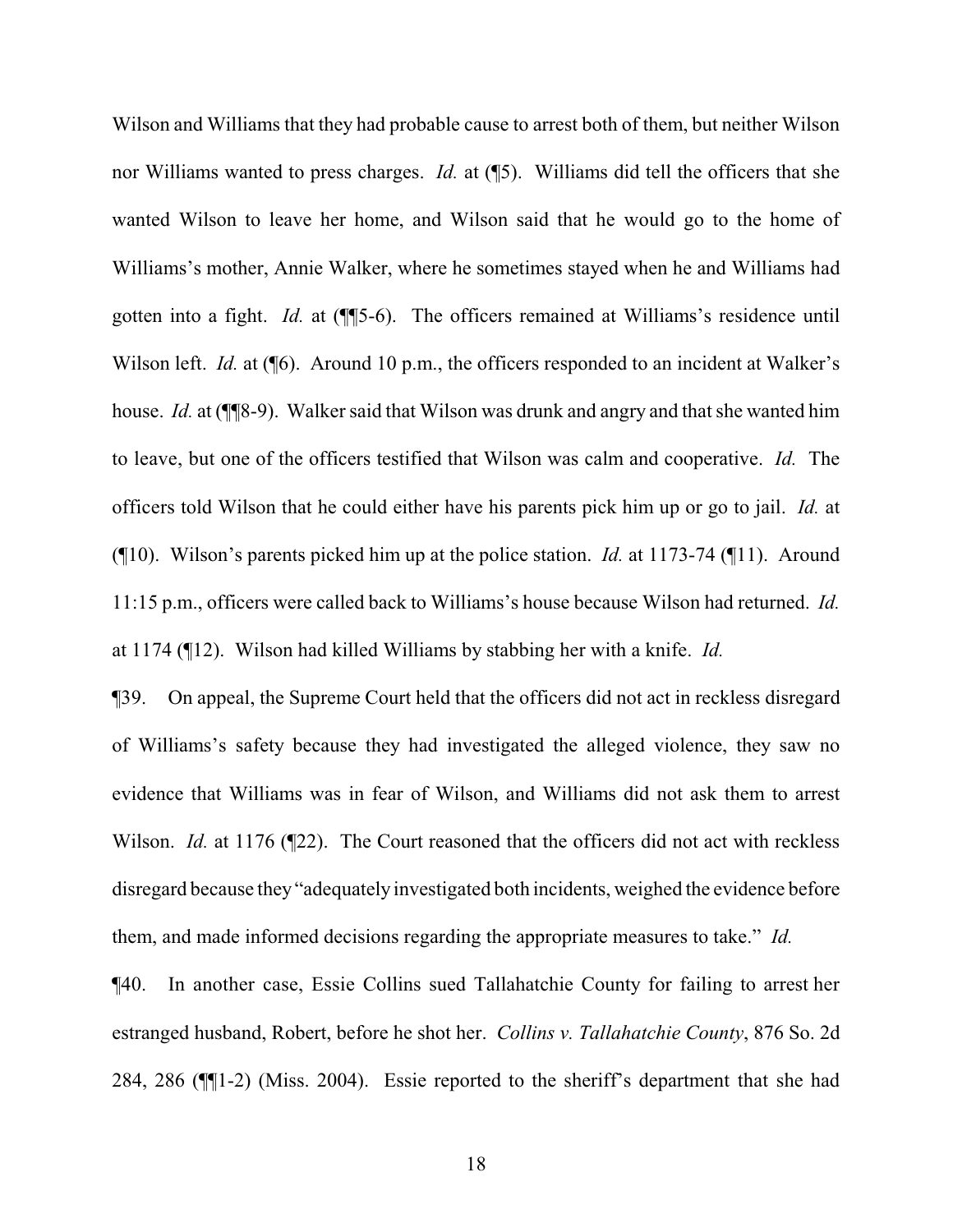received threatening phone calls from Robert. *Id.* at 286 (¶2). She also signed a criminal affidavit against Robert for domestic violence, and an arrest warrant was issued. *Id.* at (¶3). However, the warrant was never delivered to the sheriff, and Robert was never arrested. *Id.* Three days later, Robert forced his way into Essie's home, shot her twice, and then killed himself. *Id.* at ( $\P$ 4). Essie survived and sued the county for failing to arrest Robert prior to the incident. *Id.* at (¶4). The Supreme Court held that although "there was ample probable cause to arrest" Robert prior to the incident, "reckless disregard requires that the [defendant] knowingly or intentionally commit a wrongful act." *Id.* at 288 (¶11). The Court held that Essie could not establish reckless disregard because the sheriff's department's conduct was, at worst, "negligent." *Id.*

¶41. In *Johnson v. City of Quitman*, 66 So. 3d 1261 (Miss. Ct. App. 2011), this Court addressed the reckless disregard standard in another failure-to-arrest case. Shannon Johnson and her daughter alleged that a city and two of its police officers were liable for injuries they sustained when Johnson's ex-husband, Daniel Nicholson, assaulted them. *Id.* at 1262-63 (¶1). The officers had previously responded to a domestic disturbance call and found Nicholson "in front of Johnson's house threatening harm to Johnson and her family." *Id.* at 1263 (¶3). The officers ordered Nicholson to leave but did not arrest him. *Id.* Three days later, Nicholson returned to Johnson's home and beat and stabbed Johnson and her daughter. *Id.* On appeal, this Court affirmed the circuit court's order granting summary judgment in favor of the city. *Id.* at 1264 (¶8). This Court held that the Johnsons could not show that the officers acted with reckless disregard because there was "no evidence suggesting that the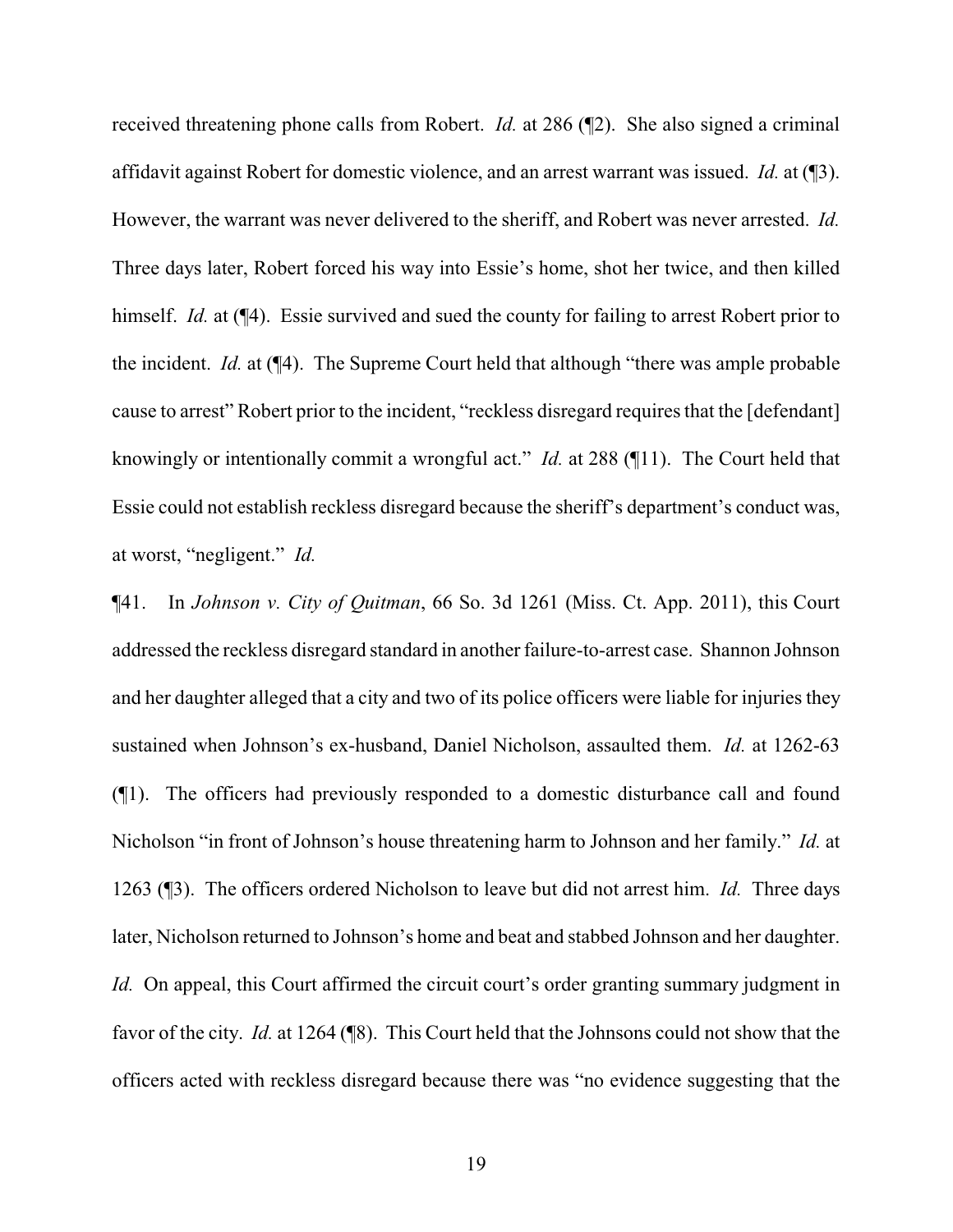[o]fficers intended for harm to follow their decision not to arrest Nicholson," nor was there any "evidence that the [o]fficers' conduct was willful or wanton." *Id.*

¶42. Floyd's father argues that *Williams*, *Collins*, and *Johnson* are distinguishable because the inactions of law enforcement in those cases "occurred either hours or days before" the ultimate violent assault against the victims, whereas the alleged inactions in this case occurred "during the . . . murder." Floyd's father argues that the trial judge in this case erred by granting the County's motion to dismiss because the deputies involved in this case were present during the fatal assault and failed to intervene.

¶43. However, the deputies testified that they did not simply stand idly by while Floyd was murdered; rather, the deputies took actions they thought were reasonable under the circumstances. Moreover, the videos admitted into evidence corroborate the deputies' testimony. The videos show that Mosby arrived at the casino at 6:01 a.m., and by 6:10 a.m. Yates had been subdued. During those nine minutes, Mosby discussed accessing the hotel room with casino security personnel and attempted to access the room through the door. Mosby then responded to the sound of breaking glass when Yates jumped from the window, ran back outside the casino, and deployed his own taser on Yates twice, albeit unsuccessfully. Mosby then conferred with other deputies about how to proceed. Finally, Thaddies and Bee were able to subdue Yates with their tasers. The deputies testified that during this nineminute period, they discussed how to proceed and watched Yates's movements as best they could through the broken window. They were reluctant to discharge their handguns into the room because they could not clearly see what was occurring inside the room and because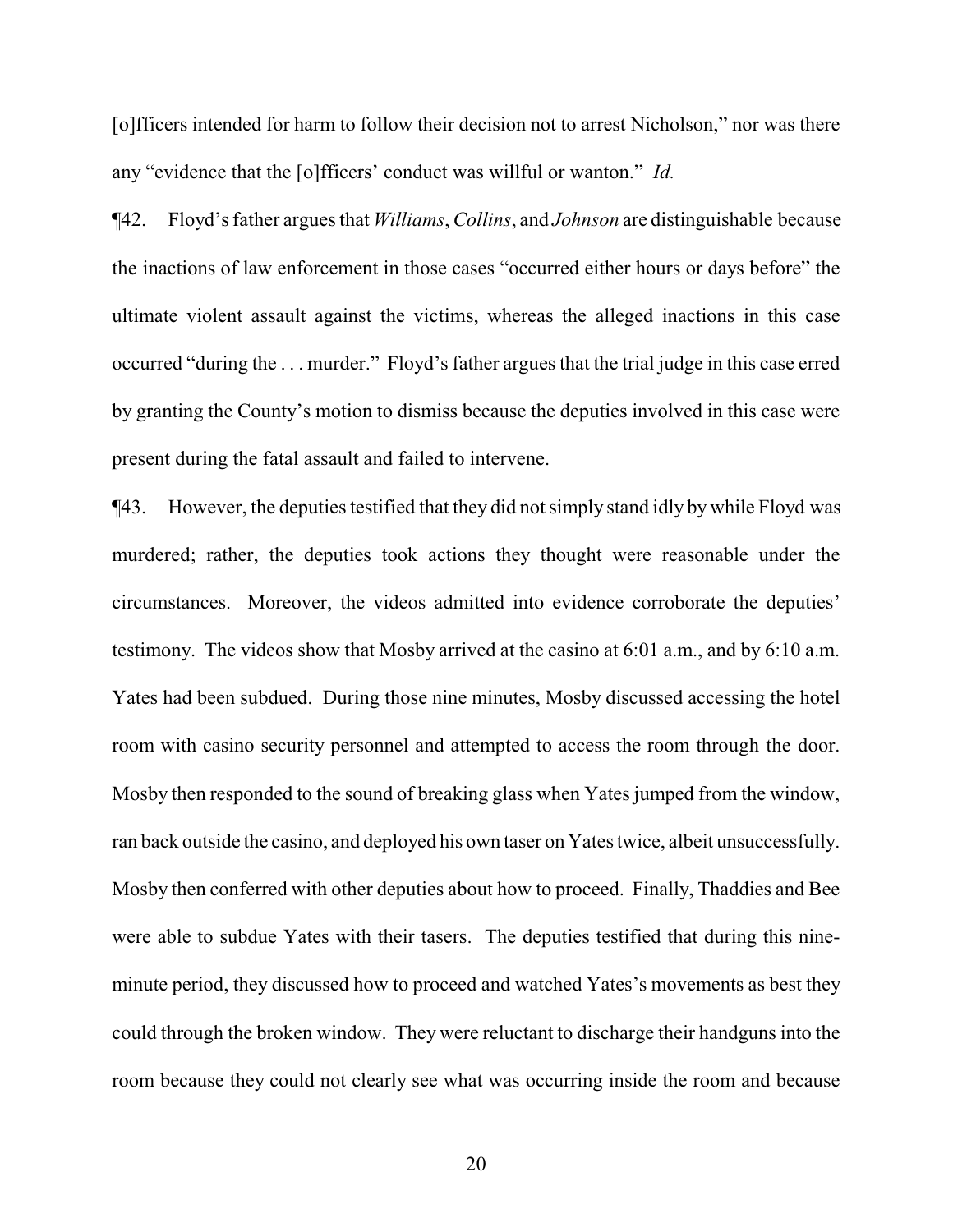they believed that doing so would pose a threat to casino guests in adjacent rooms or casino employees in the hallway.

¶44. While Floyd's father is correct that the facts and circumstances of prior cases are distinguishable, certain legal principles articulated in those cases are on-point. Under the MTCA, the plaintiff's burden is not merely to show that law enforcement officers could or should have done something different—or even to show that they were negligent. *Collins*, 876 So. 2d at 288 (¶11). Rather, "reckless disregard is a higher standard than [even] gross negligence and embraces willful or wanton conduct which requires knowingly and intentionally doing a thing or wrongful act." *Id.* at 287 (¶8) (quotation marks omitted). In *Williams*, the Supreme Court held that the officers' conduct did not rise to the level of "reckless disregard" because the officers made an adequate investigation, "weighed the evidence before them, and made informed decisions regarding the appropriate measures to take." *Williams*, 21 So. 3d at 1176 (¶22). In the present case, the County presented sufficient evidence for the trial judge to reach the same conclusion. Based on the evidence presented, the trial judge rejected the argument that Mosby was duty-bound to use deadly force after he first used his taser and was unable to subdue Yates. The judge also rejected the argument that the deputies were required to enter or discharge their handguns into the hotel room despite "not really knowing what was" going on inside the room and despite the possible risks to themselves or others. The judge stated that she could not "second[-]guess these officers who [were] on the scene" and could not "overlook the fact that this happened in such a short period of time." The judge found that the deputies and the County were entitled to